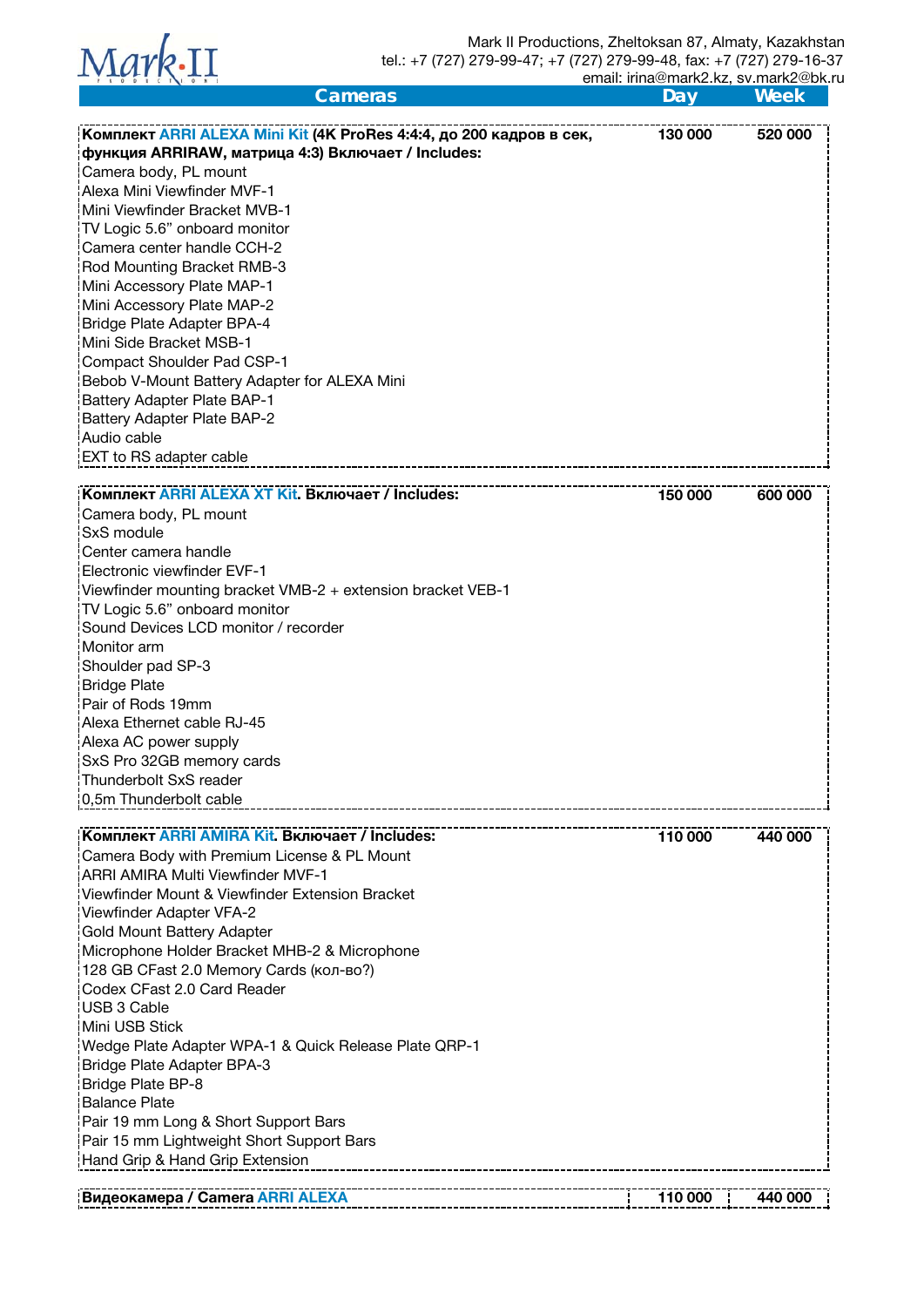

| Видеокамера / Camera KINEFINITY MAVO LF 6K                                      | 70 000  | 280 000 |
|---------------------------------------------------------------------------------|---------|---------|
| Kamepa KINEFINITY MAVO LF Pro with Shoulder Pack                                |         |         |
| Адаптер (переходник) PL mount                                                   |         |         |
| Адаптер (переходник) PL mount со встроенным e-ND фильтром.                      |         |         |
| : Твердотельный накопитель KineMAG 500GB                                        |         |         |
| Kine Video Cord (0.25m), Kine Power Cord (D-TAP) 1.5m                           |         |         |
| Комплект батарей KineBAT 120Wh Pack (2 батареи и 1 зарядник)                    |         |         |
| Видоискатель GRATICAL EYE with Axis MINI                                        |         |         |
|                                                                                 |         |         |
| <b>Видеокамера / Camera ARRI D21</b>                                            | 200 000 | 800 000 |
| Kaмера ARRI D-21 + рекордер STwo Take 2                                         |         |         |
| 16 сменных магазинов Dmag 2, физический объем (для последующего сброса) ~300Гб. |         |         |
| Емкость одного магазина в зависимости от формата съемки (25 кадров в сек):      |         |         |
| формат HD 422 (1920х1080 пикселей, YCbCr компрессия) ~34 минуты                 |         |         |
| Формат HD 444 (1920х1080 пикселей, RGB, некомпрессированный) ~24 минуты         |         |         |
| Формат ARRIRAW (2880x2160 пикселей, 14 бит, некомпрессированный) ~17 минут      |         |         |
|                                                                                 |         |         |

| <b>Видеокамера / Camera WEISSCAM</b>                         | 130 000 | 520 000 |
|--------------------------------------------------------------|---------|---------|
| Sensor Type: CMOS                                            |         |         |
| Shutter: Global                                              |         |         |
| Sensor Dimensions: 15.00 mm x 12.00 mm (0.590 in x 0.472 in) |         |         |
| Image Resolution: 1280 x 1024                                |         |         |
| Output Type: 8-bit TIFF, AVI or DPX                          |         |         |

\* стоимость половины смены работы оборудования составляет 65% от полной стоимости одной смены аренды.

\*\* оплата работы механиков и инженеров камеры производится отдельно.

\* Half day/shift of rented equipment costs 65% of a full day

\*\* payment for work of the servicing crew is a separate cost

| <b>PCA (Professional Camera Accessories)</b>                                                                                                                                                | Dav | <b>Week</b> |
|---------------------------------------------------------------------------------------------------------------------------------------------------------------------------------------------|-----|-------------|
| Нижеперечисленное оборудование сдается в аренду только в комплекте с другим оборудованием.<br>Минимальное рассчетное время аренды 0,5 смены. / Listed below equipment can be rented only as |     |             |
| addition to other equipment. Minimum rent duration is half of shift/day                                                                                                                     |     |             |

| Gimbal<br>имбал |  |  |
|-----------------|--|--|
|                 |  |  |

## **Camera Heads / ГОЛОВКИ**

| Голова / Camera head Ronford Baker Atlas 30                                    | 12.000 | 48.000 |
|--------------------------------------------------------------------------------|--------|--------|
| Толова / Camera head Ronford-Baker Atlas Fluid head 50                         | 15 000 | 60,000 |
| ! Головка / Camera head O'Connor 1030 S (маленькая, под видео / small, for vid | 8 000  | 32 000 |
| Головка / Camera head Shulz (со штативом / with stand)                         | 8 000  | 32 000 |

| <b>Camera Stands / ШТАТИВЫ</b>                                              |         |         |
|-----------------------------------------------------------------------------|---------|---------|
| Штатив / Stand O'Connor                                                     | 5 000   | 20 000  |
| <b>I Штатив / Stand Shulz</b>                                               | 4 250   | 17 000  |
| Штатив видео / Stand Manfroto                                               | 2 2 5 0 | 9 0 0 0 |
| ¡Ronford & Baker большой. Heavy duty. Closed 91.4cm, fully extended 167.6cm | 6 000   | 24 000  |
| Ronford & Baker маленький. Medium duty. Closed 91.4cm, fully extended       |         |         |
| 167.6cm                                                                     | 6 0 0 0 | 24 000  |
| Miller (штатив без головы / stand w/o camera head)                          | 3 0 0 0 | 12 000  |
| Low angle (нижняя точка, carmount)                                          | 7 500   | 30 000  |
| "Лягушка" / "Frog"                                                          | 1 000   | 4 0 0 0 |

## **Baseplates / ПЛОЩАДКИ**

| w rods .<br>baser<br>родзами<br>ч ляте - |  |
|------------------------------------------|--|
|                                          |  |